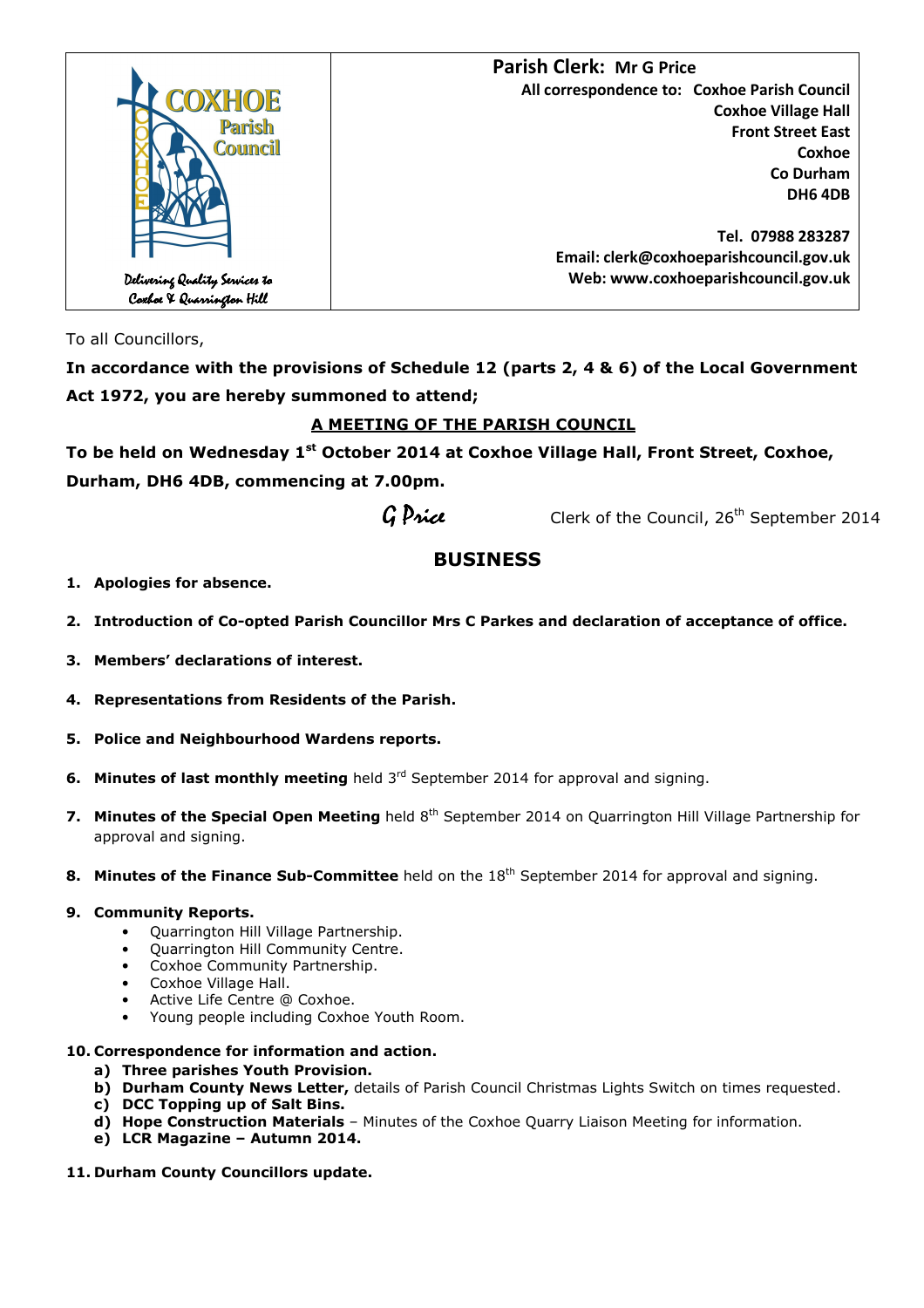- **12. Revised Standing Orders for the Council.** Draft Regulations were available at the previous meeting. Comments and queries to be forwarded to the Clerk and all pertinent points or need for alterations discussed at the meeting on the  $1<sup>st</sup>$  October 2014 prior to the council's formal adoption.
- **13. Council Policy Statement A guide for the press and public on attending and reporting meetings of Local Government (filming, videoing and recording of meetings)**. (Draft attached for approval).
- **14. Revised Financial Regulations for the Council.** Draft Regulations were available at the previous meeting. Comments and queries to be forwarded to the Clerk and all pertinent points or need for alterations discussed at the meeting on the  $1<sup>st</sup>$  October 2014 prior to the council's formal adoption.
- **15. Revised Council Policy on Complaints Handling**. (Draft attached for approval).

## **16. Quarrington Hill Allotments.**

As discussed at the Financial Sub Committee meeting it was **agreed** to increase the rents on the site from £25 to £30. Rent demands will be sent out in December 2014 for payment in January 2015. It is a legal obligation to give Tenants 1 year notice of any rent increase. Notice of this increase will be included in the Rent Demands. Members of the council are requested **to support this motion**.

### **17. Hanging Basket and Floral Containers Draft Tender Documents.**

### **18. Painting of Village Signs and Steel Seating.**

An offer is received from the Probation Services who are looking for work for young people to do as part of their 'community payback'. They are prepared to re-paint the steel public seating and village signs. All the parish needs to provide is the paint, brushes and brush cleaner. Estimated cost of Hammerite paint and brushes is £150. Members of the council are requested to **support this offer from Probation Services and commit to the expenditure of approximately £150.**

#### **19. Application for consideration.**

| Reference No.   | Applicant  | Location.                             | Proposal.                                                                           |
|-----------------|------------|---------------------------------------|-------------------------------------------------------------------------------------|
| DM/14/02654/FPA | Mr E Pratt | 37 Bogma Hall Farm,<br>Coxhoe DH6 4EW | Two storey extension to side of<br>property and single storey<br>extension to rear. |

#### **19.2**

| DM/14/02624/FPA   Mrs P Wilson | 36 Co-Operative Terrace, | Single storey extension to rear of |  |
|--------------------------------|--------------------------|------------------------------------|--|
|                                | Coxhoe, DH6 4DO          | existing dwelling.                 |  |

## **19.3**

| DM/14/02480/FPA<br>Mr J Sevmour | Bogma Hall Farm, Coxhoe,<br>DH6 4EN | l Conversion and extension of<br>existing Garage/Stables to provide<br>one Bungalow. |
|---------------------------------|-------------------------------------|--------------------------------------------------------------------------------------|
|---------------------------------|-------------------------------------|--------------------------------------------------------------------------------------|

#### **19.4**

#### **Planning Applications Approved.**

| DM/14/02334/FPA | 40 Co-Operative Terrace  | Erection of single-storey extension |
|-----------------|--------------------------|-------------------------------------|
| Mrs L Mavhew    | Coxhoe, DH6 4DO          | to rear of dwelling.                |
| DM/14/02248/FPA | Victoria House, Victoria | Single storey extension to rear of  |
| Mr J Havnes     | Terrace, Coxhoe DH6 4EA  | existing dwelling.                  |